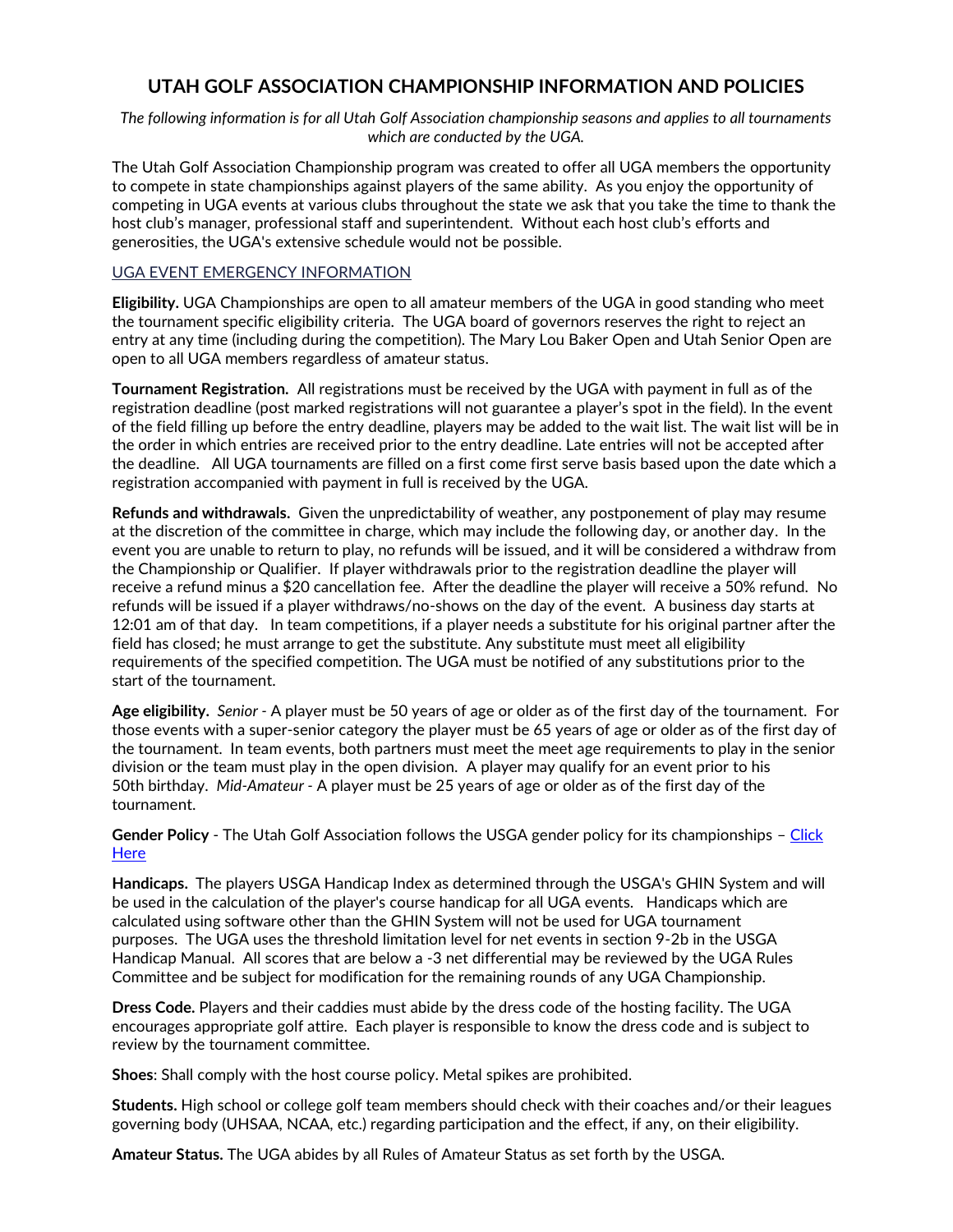**Spectators.** The following policies are in effect for any UGA Championship and/or qualifying events:

Spectators should maintain a reasonable distance from the players and their caddies to avoid the appearance of imparting advice or assisting the player in any way. Please walk ahead or with the group you are watching and stay in the rough or near the cart paths. Spectators must stay off the greens and out of the bunkers at all times. The use of electronic communication devices should be limited to areas where their use will not distract players on the course. Please be respectful of this policy for the benefit of ALL players. Everyone on the course must meet the dress code requirements for the course. Spectators attend UGA events at their own risk. Transportation: The use of spectator carts is permitted at all UGA events. Exception: Utah State Amateur Championship. Carts will not be available during the stroke play portion of the State Amateur due to availability, this includes spectators with an ADA handicap. Carts will be allowed for spectators during the quarterfinal matches through the conclusion of the Championship. At all UGA Championships, spectator carts will be given out at the courses' discretion and subject to availability.

**ADA Cart Request Form** Requests for a golf cart due to a permanent disability (as defined under the Americans with Disabilities Act (ADA) which for these purposes is a permanent disability which substantially limits the ability to walk the course must follow the USGA process and procedure. All requests for a golf cart for caddie or contestant must be submitted by the player for whom the spectator or caddie has relation in each championship to the UGA Director of Rules and Competitions. [Click here](https://www.uga.org/wp-content/uploads/sites/11/2018/10/adaform.pdf) to download the Disabilities/Cart Use Form which will guide you on the procedures for submitting all golf cart requests.

**Failure to Complete/No Show.** In stroke play, failure by a player to return his scorecard to the scoreboard official, or withdraws during play without notifying an official and surrendering his scorecard to that official, is considered a serious breach of etiquette and unbecoming conduct. This can result in the player being suspended from future UGA events. This also applies in match play if both players leave the course without notifying the scoreboard official of the match result. If a player fails to show up for a starting time without first contacting the UGA or host course, he/she will be considered a no show. A player who is a habitual no-show will be suspended from all future UGA events until a letter of explanation is drafted to the UGA tournament committee.

**Photos/Video.** By applying, the player agrees to allow the UGA to use the player's photographic/video image for any UGA media related use.

**E-Mail/Texts.** By applying, the player agrees to allow the UGA to communicate championship or UGA information via these methods.

**Liability.** By submitting an entry form and subsequently playing in a UGA event, players agree to indemnify, defend and hold harmless the UGA and its respective affiliates, directors, officers, employees, agents, and assigns from and against any and all claims, damages, liabilities and losses, including without limitation reasonable attorney's fees and costs and expenses of litigation, arising out of any act of God, negligent act or omission of the indemnifying party in connection with this competition. Contingent upon successful entry into this tournament the participant agrees to all conditions, policies, procedures and terms set forth in this booklet.

#### **Group Pace of Play Policy:** [Click here](https://www.uga.org/wp-content/uploads/sites/11/2022/02/Pace-of-Play-Checkpoint-Policy-2.18.pdf) **for details.**

**UGA 40-Second Pace of Play Policy:** [Click here](https://www.uga.org/wp-content/uploads/sites/11/2019/01/Pace-of-Play-Policy-Individual.pdf) for an explanation of the UGA 40-Second Pace of Play Policy.

**UGA Music Policy:** The listening of music or other media is prohibited at all UGA Championships, whether by speaker or any other listening device.

**UGA Policy Regarding Interpretation 3.3b(4)/2 – Clarification 2** - Player May be Exempt from Penalty When Committee Provides a Scorecard with an Incorrect Handicap – Is in effect at all UGA Championships where handicaps are used. More information can be found in the "[Clarifications of the](https://www.usga.org/rules-hub/rulesarticles/clarifications-of-the-2019-rules-of-golf.html)  [2019 Rules of Golf](https://www.usga.org/rules-hub/rulesarticles/clarifications-of-the-2019-rules-of-golf.html)."

**UGA Championship Cart Policy:** Carts are permitted in all UGA Championships, unless otherwise noted on the event's notice to competitors, and may be included in the entry fee for a selection of UGA tournaments. A limit of 2 carts per group will be enforced. Caddies may ride with competitors as long as caddies do not take the seat of another competitor. If a competitor and his/her caddie wish to ride alone, they may do so with permission of the host course as long as they do not exceed the 2 carts per group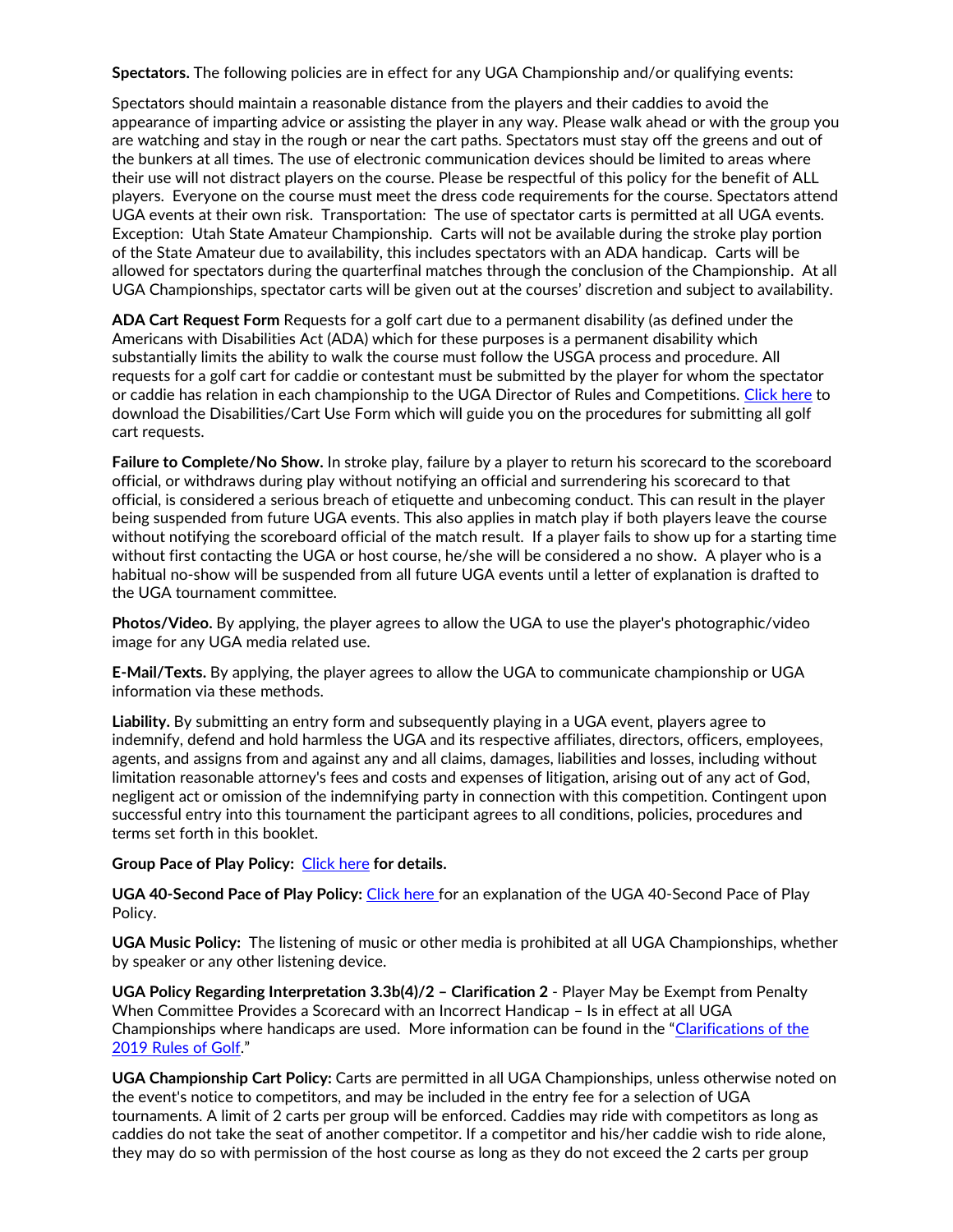rule. Please note that a fee may be incurred for the additional seat in the cart at the course's discretion. Please note the definition of caddie and equipment when using carts. If a course's hosting agreement requires paying cart fees, players may still walk and/or use a caddie. All drivers must have a valid driver's license. All players, both walkers and riders, are required to maintain the pace set for the competition.

State Amateur Exception:

- Stroke Play Qualifying through the Round of 16 in Match Play: Automotive transportation is permissible for players and caddies during these rounds of the competition.
- Match Play Quarterfinals through the Final Match: Players must not ride on any form of transportation during a stipulated round starting unless authorized by the Committee during these rounds of the competition.
- The optional condition prescribed in Local Rule G6 of The Rules of Golf will be in effect. Requests for a golf cart due to a permanent disability (as defined under the Americans with Disabilities Act (ADA) which for these purposes is a permanent disability which substantially limits the ability to walk the course must follow the USGA process and procedure.
	- $\circ$  All requests for a golf cart for a caddie must be submitted by the player for whom the caddie is working in each championship. Requests directly from a caddie will not be accepted. [Click here](https://www.uga.org/wp-content/uploads/sites/11/2018/10/adaform.pdf) to download the Disabilities/Cart Use Form which will guide you on the procedures for submitting all golf cart requests.
	- $\circ$  All required information must be submitted in writing to UGA Director of Rules and Competitions within five business days of submitting your entry application. Phone submissions not accepted. Requests due to temporary injuries or impairments will not be granted.
	- $\circ$  In the event of a change in your medical condition or your caddie's, which occurs after submission of the entry application, written submission of all documentation must be received by the UGA no later than 7 days before the qualifier or championship proper as applicable. At certain qualifying sites, there may be carts available only for caddies on a first-come, first-served basis (See schedule).
	- o Except as noted in the preceding sentence, cart availability for caddies and/or for players at any stage are available only for those who have complied with the USGA process and the procedures noted in the above referenced link and have met all the USGA requirements to demonstrate a permanent disability that prevents the person from walking the course.

**Score Posting.** For handicap purposes, the UGA will post all applicable UGA tournament scores to the GHIN handicap service. In most match play or four-ball events, players should return a scorecard with actual or most likely scores for holes played (when a stroke or hole is conceded, or when a player picks up). Holes not played will be scored at par plus any handicap strokes. The computer will calculate this automatically, allowing the score to be posted.

**Caddies.** Players may bring their own caddie. UGA dress code and conduct requirements apply to caddies. Caddies are not necessarily extended all the courtesies of the host golf club.

### **SPORTSMANSHIP AND CONDUCT**

## **The Conduct Policy of the Utah Golf Association is predicated upon the Spirit of the Game as defined by the United States Golf Association: The Spirit of the Game**

Golf is played, for the most part, without the supervision of a referee or umpire. The game relies on the integrity of the individual to show consideration for other players and to abide by the Rules. All players should conduct themselves in a disciplined manner, demonstrating courtesy and sportsmanship always, irrespective of how competitive they may be. This is the spirit of the game of golf.